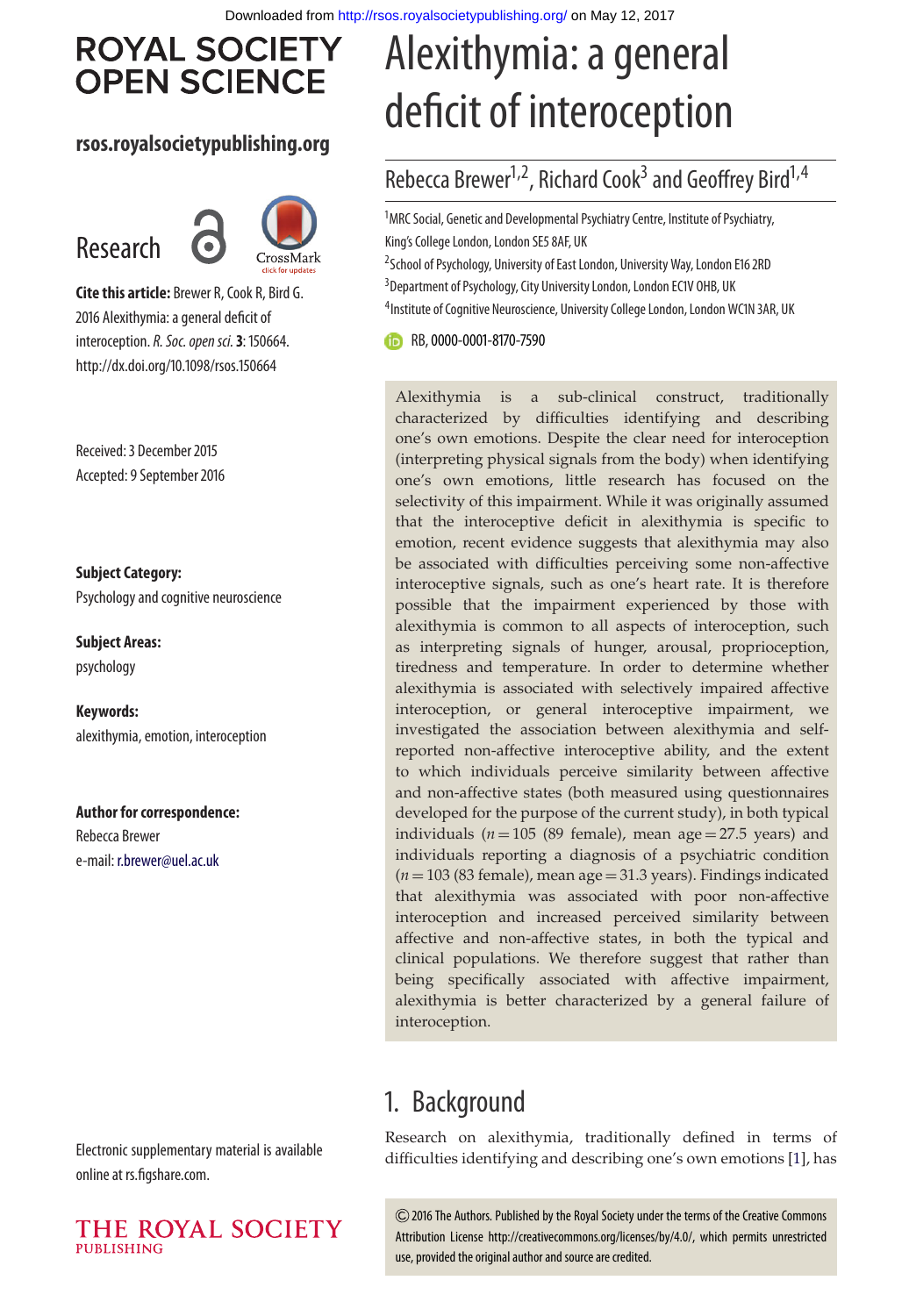sci. **3**: 150664

**2**

focused relatively little on the ability to perceive non-emotional states from the body (termed 'interoception'). Interoception refers to the perception of a wide range of physical states beyond emotions, including heart rate, respiratory effort, temperature, fatigue, hunger, thirst, satiety, muscle ache, pain and itch [\[2–](#page-6-1)[4\]](#page-6-2). This description is given anatomical specificity through the definition of interoception as the processing of any bodily information that is sent via lamina I to the insula or anterior cingulate cortex (ACC) [\[2\]](#page-6-1), or via cranial nerves to the nucleus of the solitary tract [\[5\]](#page-6-3). The ability to interocept has recently been further qualified, by separation into three constituent parts [\[6\]](#page-7-0). Under this three-dimensional model, interoceptive sensitivity refers to the objective accuracy of one's interoception (e.g. ability to perceive accurately one's heart rate). Interoceptive sensibility, on the other hand, assesses one's subjectively perceived sensitivity (the extent to which one believes one is accurate at perceiving bodily states), as well as beliefs about the state of one's body. Finally, interoceptive awareness is defined as a metacognitive awareness of interoceptive ability (the extent to which one's subjective interoceptive sensibility accurately reflects one's objective interoceptive sensitivity).

At the neural level, the regions most commonly implicated in interoception are the anterior insula (AI) and the ACC, which are highly involved in processing non-affective interoceptive states [\[2](#page-6-1)[–4](#page-6-2)[,6\]](#page-7-0), and often referred to as the 'interoceptive cortex'. Notably, these brain regions are not only involved in non-affective interoception; they also play a central role in processing one's own emotions [\[7–](#page-7-1)[11\]](#page-7-2). Indeed, the same insular region has been shown to be active when individuals perform affective and non-affective interoceptive tasks [\[12\]](#page-7-3). At the neural level, therefore, there appears to be a high degree of overlap between non-affective and affective interoception.

Interestingly, alexithymia is commonly associated with abnormalities of the AI and ACC, with atypical structure and function having been observed in both regions [\[13](#page-7-4)[–15\]](#page-7-5). As emotional processing and interoception appear to rely on the same neurological system, it follows that alexithymia (associated with atypicalities in interoceptive cortex) should be associated not only with difficulties identifying one's own emotions, but also with identifying one's non-affective internal states. It is possible that those who struggle to identify whether they are feeling anger or fear, for example, may also have difficulty identifying and differentiating states such as hunger, arousal and fatigue.

Support for the hypothesis that individuals with alexithymia atypically represent non-affective, as well as affective, interoceptive states is mounting. Those with alexithymia are less accurate than typical individuals in perceiving their own heart rate [\[16](#page-7-6)[,17\]](#page-7-7), for example, and are delayed in seeking medical treatment in response to acute myocardial infarction [\[18\]](#page-7-8). Alexithymia is also associated with erratic consumption of caffeine [\[19\]](#page-7-9), alcohol [\[20\]](#page-7-10) and other substances [\[21](#page-7-11)[,22\]](#page-7-12). Increased use of these substances may be a consequence of decreased awareness, or misinterpretation, of their effect on the body. Those with alexithymia also exhibit atypical activation of the insula relative to those without alexithymia in response to colonic distension (stimulation of the colon through inflation of a barostat bag) [\[23\]](#page-7-13).

Notably, alexithymia frequently co-occurs with clinical disorders that are associated with poor interoception. Levels of alexithymia are elevated, for example, in individuals with feeding and eating disorders (EDs) [\[24,](#page-7-14)[25\]](#page-7-15), which are characterized by decreased interoceptive ability [\[26,](#page-7-16)[27\]](#page-7-17) relating to reduced perception of signals of hunger and satiety. Clinical levels of substance abuse are associated with increased alexithymia severity [\[28\]](#page-7-18), as well as with poor awareness of intoxication levels and reduced sensitivity to reward signals [\[29\]](#page-7-19) (markers of interoceptive sensitivity). Alexithymia also frequently co-occurs with autism spectrum disorder (ASD), and these individuals may respond atypically to affective touch, which relies upon interoceptive, rather than exteroceptive neurobiological systems [\[30\]](#page-7-20). Importantly, atypicalities in processing 'interoceptive' touch may relate specifically to the variety of touch atypicalities exhibited by individuals with ASD, such as dislike of physical contact, and sensitivity to particular fabrics [\[31,](#page-7-21)[32\]](#page-7-22). Finally, high levels of alexithymia have been observed in diabetes, which is characterized by difficulty regulating blood glucose levels in order to maintain homeostasis [\[33–](#page-7-23)[35\]](#page-7-24), as well as in numerous other medical conditions [\[36\]](#page-7-25). It therefore seems likely that alexithymia is not purely associated with deficits relating to the identification of one's emotions (affective interoception), but instead with interoceptive failure more generally. Conclusive evidence is lacking, however, as studies that have explicitly investigated the relationship between alexithymia and interoceptive sensitivity have relied solely on measures of heart beat perception [\[16,](#page-7-6)[17](#page-7-7)[,37\]](#page-7-26). While this is clearly a useful technique, it does not allow assessment of abilities across interoceptive domains.

If those with alexithymia struggle to perceive and identify interoceptive states and emotions, they may also confuse affective and non-affective interoceptive states with each other. Indeed, the original definition of alexithymia included difficulties distinguishing emotions from other bodily sensations, which was initially observed in psychosomatic patients [\[1](#page-6-0)[,38\]](#page-7-27). Although it is typical to associate certain emotions with non-affective interoceptive states (such as feeling hot while experiencing anger [\[39\]](#page-7-28), or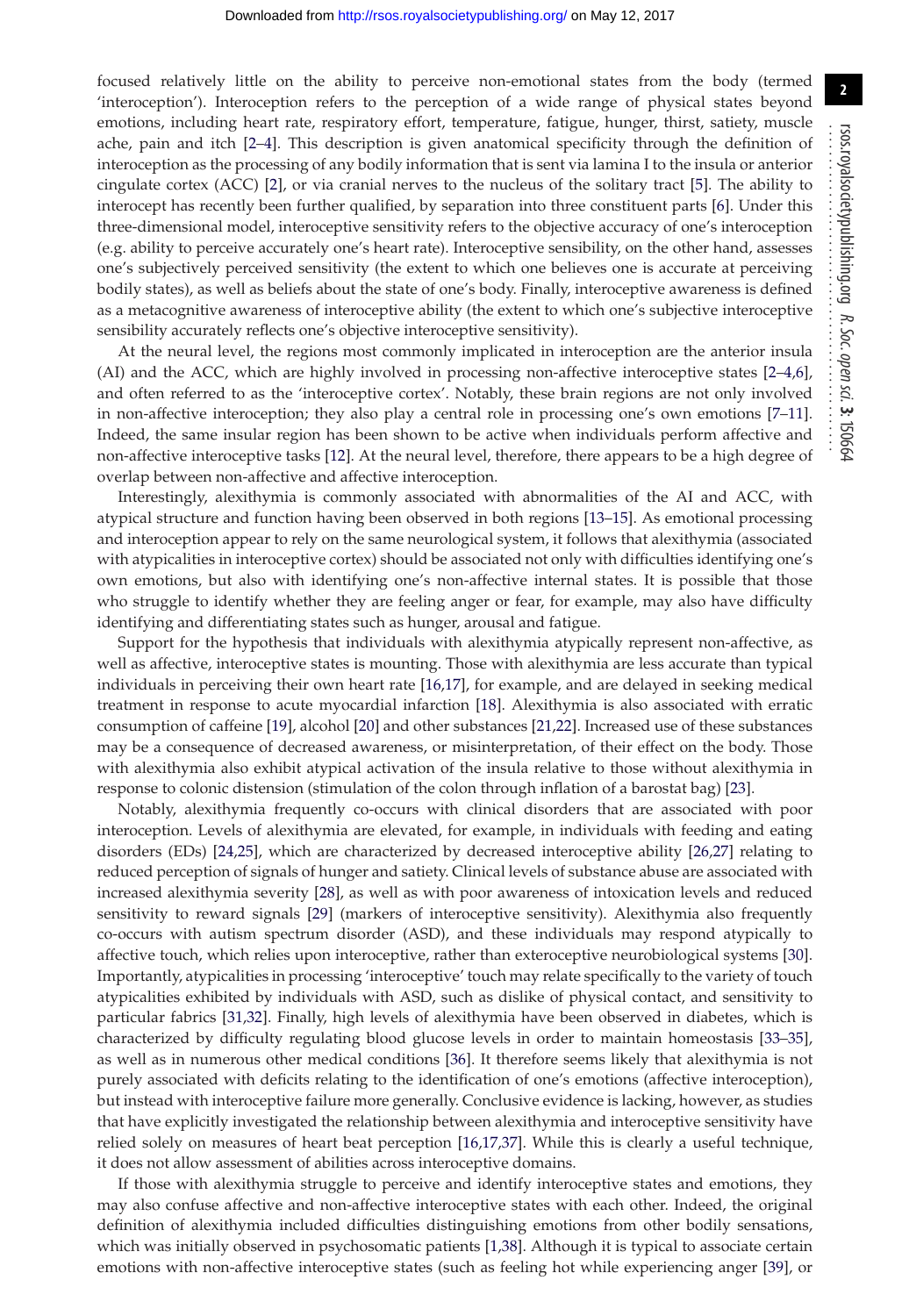experiencing nausea while feeling disgusted [\[40\]](#page-7-29)), it is possible that individuals with alexithymia, due to interoceptive confusion, perceive these states as more similar than is typical, or perceive similarity between states that are not typically associated.

The current study investigated the possibility that alexithymia is associated not only with emotion identification and recognition deficits, but also with general interoceptive impairment. This hypothesis was investigated using a self-report method in individuals reporting a psychiatric diagnosis, as well as in the typical population, while taking psychopathy into account due to some overlap between the alexithymia and psychopathy constructs. It should be noted that, while alexithymia co-occurs with a number of disorders, such as ASD and depression, previous research demonstrates that these are distinct constructs [\[41–](#page-7-30)[43\]](#page-7-31). Research shows, for example, that emotional difficulties in those with ASD are not due to ASD itself, and that a high proportion of individuals with ASD do not experience these impairments [\[44](#page-7-32)[,45\]](#page-7-33). While it is likely that psychopathy and alexithymia are also distinct [\[46\]](#page-7-34), these constructs have a number of similarities, such as atypical empathy, which is a defining feature of psychopathy [\[47](#page-7-35)[,48\]](#page-7-36). Individuals' perceived interoceptive abilities were assessed using a novel self-report questionnaire (the Interoceptive Confusion Questionnaire). Self-report measures assessing interoception, such as the Body Perception Questionnaire (BPQ) [\[49\]](#page-7-37), the Multidimensional Assessment of Interoceptive Awareness (MAIA) [\[50\]](#page-7-38) and the Body Consciousness Questionnaire (BCQ) [\[51\]](#page-7-39), have been used previously. These have been limited, however, by confounding subjective perception of interoceptive sensitivity with the extent to which individuals experience bodily states (BPQ), or by assessing multiple factors, but including a very small number of items assessing interoceptive sensibility (MAIA and BCQ). The current study therefore used a 20-item self-report measure specifically assessing perceived ability to detect interoceptive states (interoceptive sensibility).

### 2. Material and methods

In total, 208 individuals (172 female) between the ages of 18 and 69 years  $(M=29.5, s.d. = 11.8)$ participated in the current study. A website (troublewithfaces.com), publicized on social media sites such as Facebook and Twitter, was used to recruit participants and collect data. Participants were first required to report their lifetime history of clinical diagnoses (previous or current). One hundred and five participants had never received a clinical diagnosis, while others reported a current or previous diagnosis of anxiety or depression (73 participants), ASD (seven participants), EDs (12 participants) or another disorder besides those listed (excluding bipolar disorder or schizophrenia as these were available options; 11 participants). It should be noted that the clinical categorizations reported here were derived from participants' reports, not from clinical diagnoses or interviews. Anxiety and depression were included as a single category due to the high degree of co-occurrence between these two conditions.

All participants completed four self-report questionnaires. The Toronto Alexithymia Scale (TAS-20) [\[52\]](#page-7-40) measured alexithymia severity, and psychopathy was assessed using the Levenson Self-Report Psychopathy Scale (SRPS) [\[53\]](#page-8-0). Two self-report measures were created in order to measure interoceptive sensibility. The first of these, the Interoceptive Confusion Questionnaire, assessed the degree to which individuals feel that they struggle to interpret their own non-affective interoceptive states, such as hunger, temperature and arousal. Items from the Interoceptive Confusion Scale are presented below. All items are responded to on a scale from 1 (Does not describe me) to 5 (Describes me very well). Items marked with  $*$  are reverse scored (5 = 1, 4 = 2, 2 = 4, 1 = 5). An interoceptive confusion score, ranging between 20 and 100, was calculated by summing all responses following reverse scoring.

#### 2.1. Interoceptive Confusion Questionnaire items

- 1. When I adjust the heat of a room or car, others find it uncomfortable.
- 2. I frequently forget to eat.
- 3. I cannot tell when my muscles are sore or tight.
- 4. When injuries or bruises appear on my body I always know the cause.\*
- 5. I find it hard to know how firmly to hug people.
- 6. I am quite clumsy and uncoordinated.
- 7. I frequently eat so much I feel uncomfortable.
- 8. I don't know whether I'm ticklish or not.
- 9. When I am feeling anxious, I notice very quickly.\*
- 10. I often find that I'm suddenly very thirsty.
- 11. It's hard to say whether I will be bored by a task.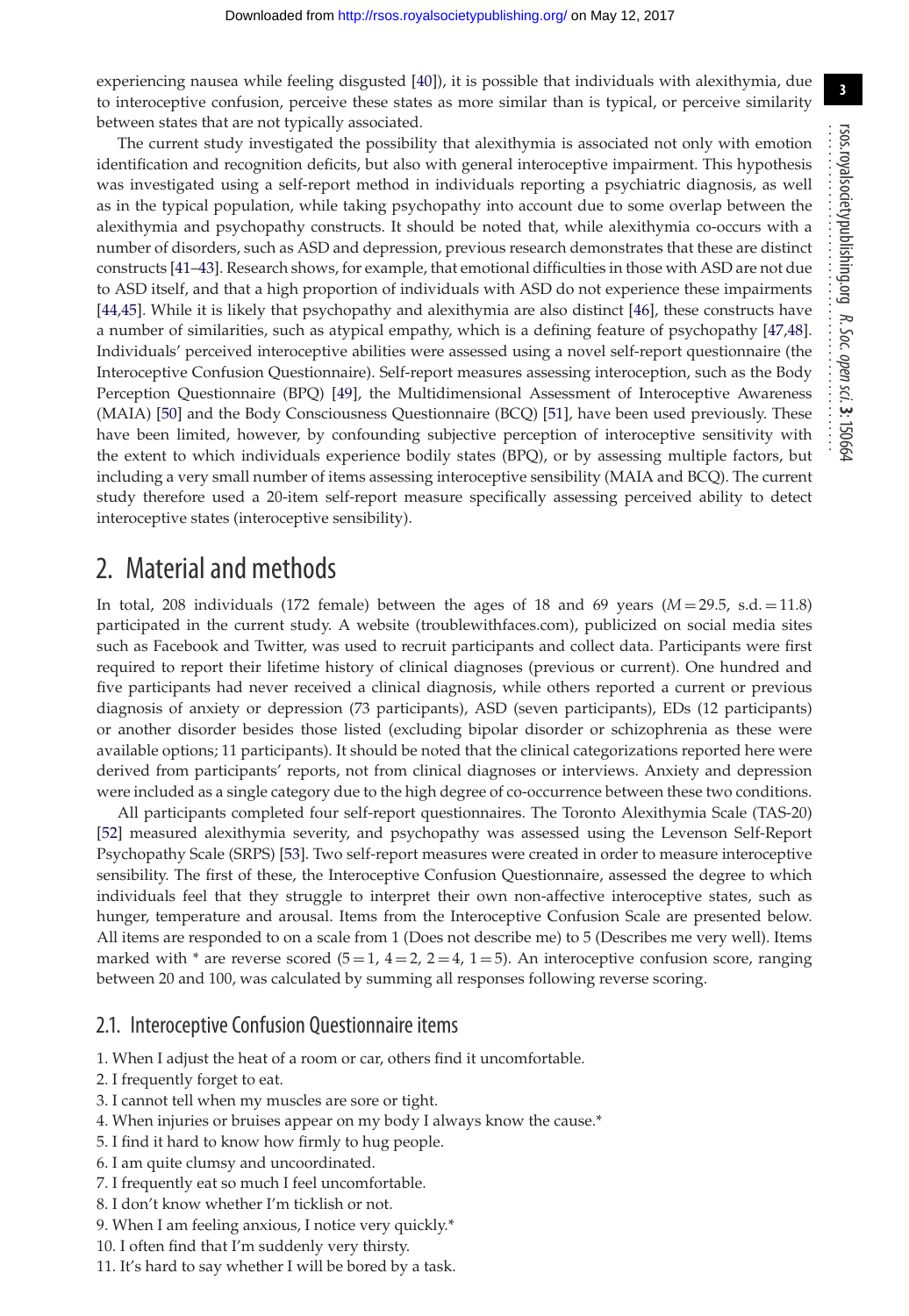- 12. I am very sensitive to changes in my heart-rate.\*
- 13. I often stay up very late having lost track of time.
- 14. I always know when I am about to vomit.\*
- 15. I only realize I am stressed when others tell me.
- 16. I can always tell whether clothes will be irritating on my skin.\*
- 17. Caffeine does not always affect me in the same way.
- 18. I can tell when I am in love from the way I feel inside.\*
- 19. I can easily tell whether I'm enjoying physical affection.\*
- 20. When lifting objects, I often misjudge their weight.

The second interoception measure, the State–Emotion Similarity Questionnaire, assessed the extent to which individuals experience emotions and non-affective states as similar to each other. Seventytwo items assessed similarity between the six basic emotions and 12 non-affective states. All items were presented in the same format; 'How similar are your personal experiences of (a state) and feeling (an emotion)?' and rated on a scale from 1 (not at all similar) to 7 (very similar). The 12 states assessed were feeling hot, feeling cold, nausea, hunger, thirst, physical aches and pains, physical fatigue, shortness of breath, muscle cramp/tension, physical numbness, skin tingling/irritation and racing heartbeat. The six emotions assessed were happiness, sadness, disgust, anger, fear and surprise. Total state–emotion similarity score, ranging from 72 to 504, was calculated by summing all responses.

#### 2.2. Data analysis

Correlations were assessed between alexithymia and scores on the Interoceptive Confusion Questionnaire, in the full sample, as well as in the typical and clinical groups. The strength and slope of the relationship between alexithymia and interoceptive confusion were compared between the typical group and the clinical group using Fisher r-to-z tests and Potthoff analyses, respectively.

Identical analyses were conducted for the state–emotion similarity score. In order to determine whether the pattern of associations between states and emotions differed between the alexithymia and control groups, a 3-way emotion (6 levels)  $\times$  state (12 levels)  $\times$  alexithymia group (2 levels) ANOVA was used, in which emotion and state were within subject variables, and a single value was included for every possible combination of the 6 states and the 12 emotions, for each participant. This value corresponded to the single rating a given participant gave for the degree of similarity between each state and emotion pair. A significant three-way interaction would indicate that the pattern of state–emotion associations differed between those with and without alexithymia. On the other hand, if alexithymia did not interact with the state  $\times$  emotion interaction, this would indicate that the pattern of state–emotion associations did not differ significantly between alexithymic and non-alexithymic groups.

### 3. Results

Prior to conducting analyses investigating the relationship with alexithymia, validity and reliability analyses were conducted for both questionnaires in a larger sample of participants. Exploratory factor analysis of the Interoceptive Confusion Questionnaire in a sample of 653 participants indicated an unclear two factor solution, with a low Chronbach's alpha (0.53), despite good test–retest reliability over 12 months (*r* = 0.590, *p* < 0.001). As a consequence, although there was a highly significant positive correlation between alexithymia and interoceptive confusion  $(r = 0.687, p < 0.001)$ , and between total state–emotion similarity score and interoceptive confusion  $(r = 0.382, p < 0.001)$ , these findings should be interpreted with caution. All further analyses focus on the State–Emotion Similarity Questionnaire.

Exploratory factor analysis of the state–emotion similarity scale, on 290 participants, indicated a one factor solution, with the first factor having an Eigenvalue of 20.73, and explaining 29% of the variance. All 72 items loaded onto this factor, with loadings ranging between 0.32 and 0.68. Cronbach's alpha was excellent, at 0.96, indicating high internal consistency. Analysis on a subset of 36 individuals who completed the questionnaire twice (approx. 12 months apart) indicated high test–retest reliability  $(r = 0.629, p < 0.001).$ 

Alexithymia was significantly positively correlated with total perceived similarity between affective and non-affective states (*r* = 0.425, *p* < 0.001; [figure 1\)](#page-4-0). Despite alexithymia being significantly correlated with psychopathy  $(r = 0.440, p < 0.001)$ , the correlation between alexithymia and total state–emotion similarity score remained once psychopathy was controlled for  $(r = 0.350, p < 0.001)$ . Alexithymia predicted state–emotion similarity in the typical group ( $r = 0.343$ ,  $p < 0.001$ ), as well as in those reporting a psychiatric diagnosis  $(r = 0.430, p < 0.001)$ , and Fisher r-to-z analyses indicated that the strength of the

**4**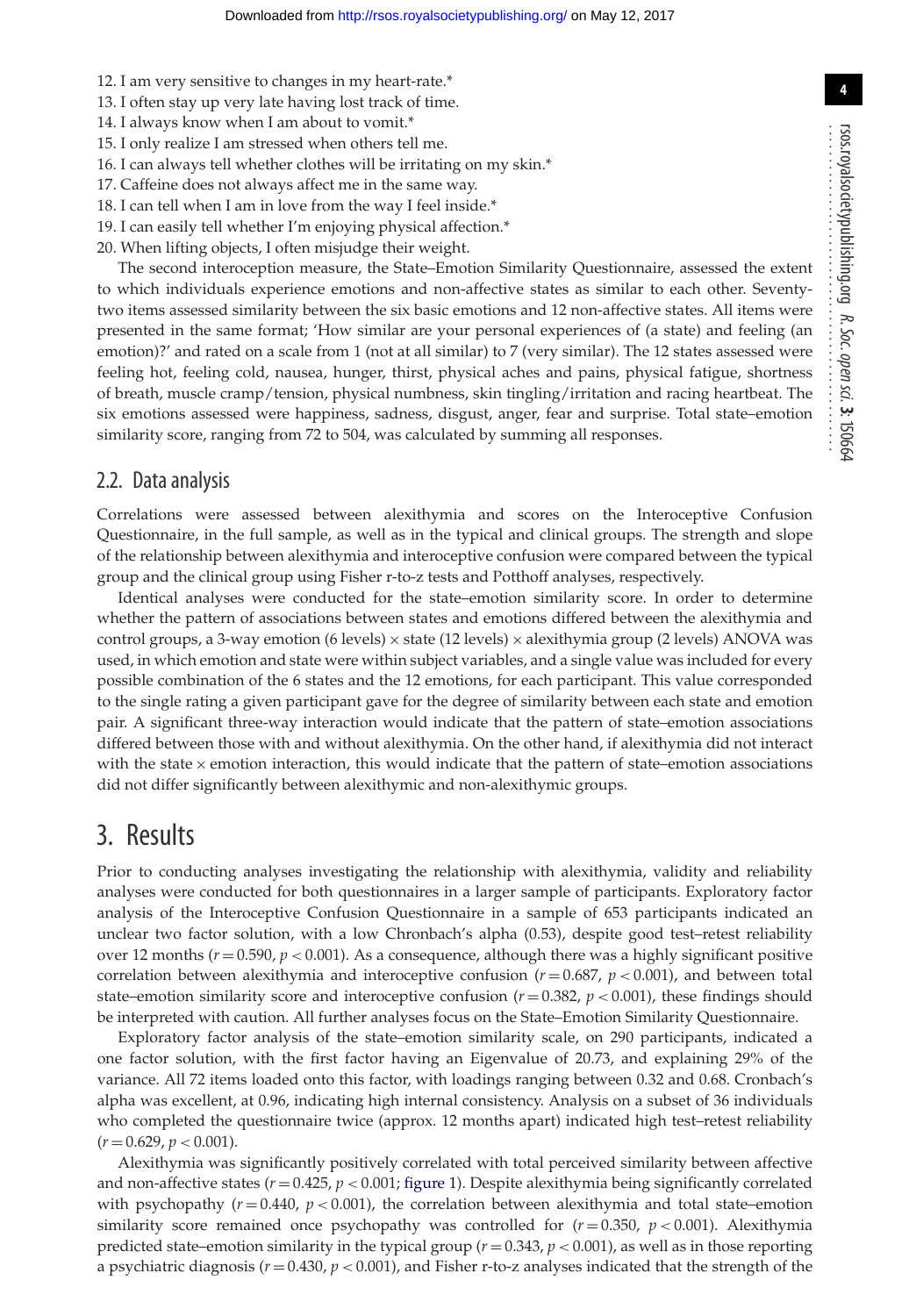

<span id="page-4-0"></span>**Figure 1.** Scatter plot showing significant positive correlation between alexithymia and State–Emotion Similarity score across typical individuals and those reporting clinical diagnoses.



<span id="page-4-1"></span>**Figure 2.** Similarity matrices demonstrating greater perceived similarity between individual emotions and interoceptive states in individuals reporting high levels of alexithymia than in individuals reporting low levels of alexithymia separately, and the difference between these groups.

relationship did not differ between the typical and clinical groups ( $z = 0.725$ ,  $p = 0.468$ ). The slope of the relationship, however, differed significantly between the typical ( $\beta = 1.352$ ) and clinical ( $\beta = 1.897$ ) groups  $(F_{2,204} = 3.88, p = 0.020)$ .

A significant main effect of alexithymia in an emotion × state × alexithymia group ANOVA suggested that individuals with alexithymia  $(M=3.05, s.e. = 0.10)$  rated affective and non-affective states as more similar to each other than did those without alexithymia  $(M = 2.22, s.e. = 0.07)$  $[F1,206 = 45.04, p < 0.001]$  [\(figure 2;](#page-4-1) see the electronic supplementary material, table S1 for alexithymia group differences for individual state–emotion pairs). While the alexithymia group interacted significantly with emotion  $(F_{5,1030} = 2.34, p = 0.040)$  and state  $(F_{11,2266} = 2.38, p = 0.006)$ , a non-significant emotion  $\times$  state  $\times$  alexithymia group interaction indicated no difference in the relationship between specific states and specific emotions in individuals with and without alexithymia. Although the qualitative pattern of similarities differed numerically between the groups, therefore, it was not significantly different; individuals with alexithymia simply showed typical associations (such as associations between anger and feeling hot [\[39\]](#page-7-28), and disgust and feeling nauseated [\[40\]](#page-7-29)) to a greater extent. Main effects of emotion ( $F_{5,1030} = 88.06$ ,  $p < 0.001$ ) and state ( $F_{11,2266} = 67.07$ ,  $p < 0.001$ ) indicated that emotions and states vary in the extent to which they are perceived to overlap with states and emotions, respectively. Perceived similarity between affective and non-affective states was not affected by gender  $(t_{205} = 0.829, p = 0.408)$ .

rsos.royalsocietypublishing.org

R. Soc.

................................................

open

sci. **3**: 150664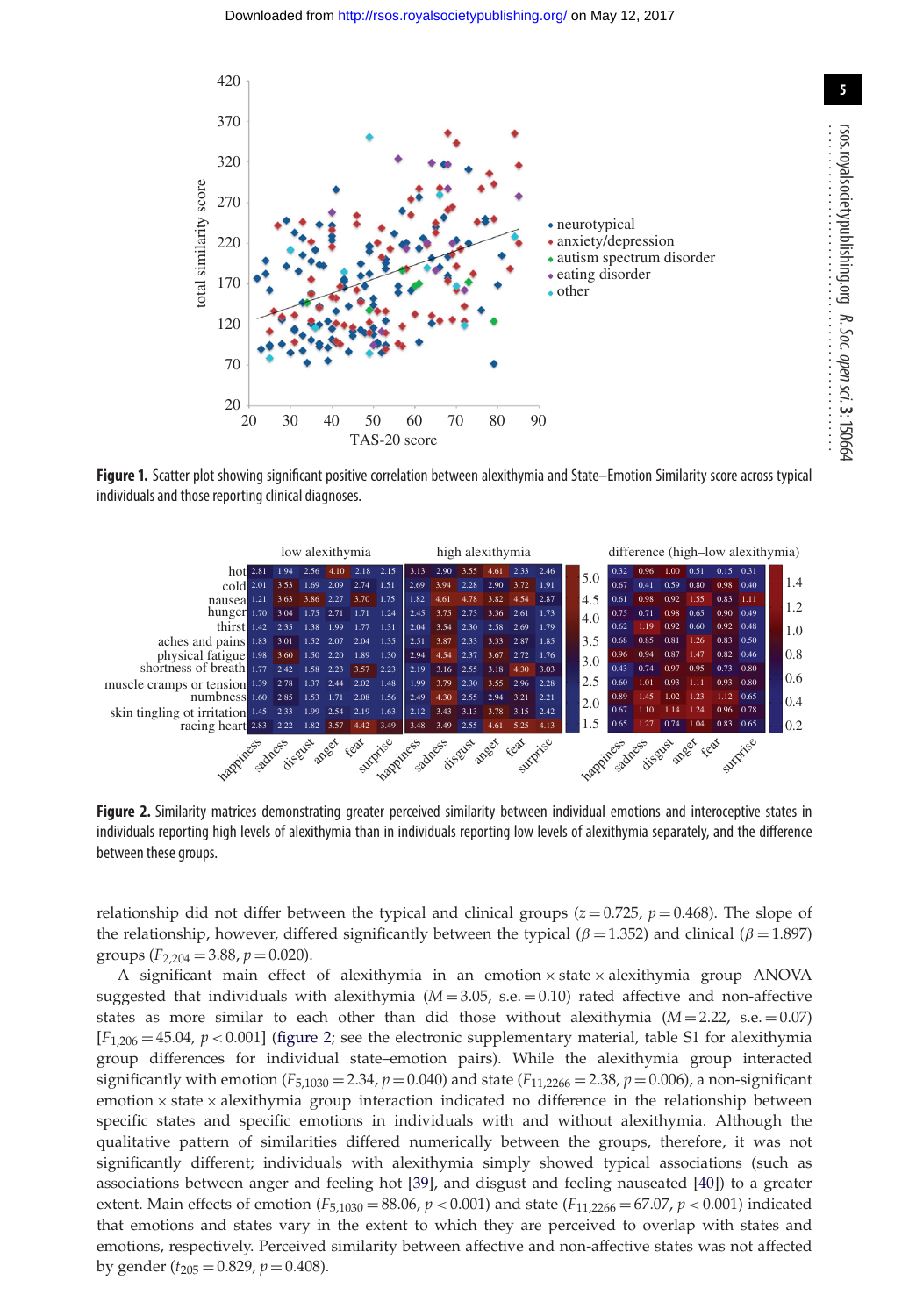### 4. Discussion

The current study investigated whether alexithymia, a condition traditionally defined by affective interoception impairment (difficulties interpreting one's own emotion) is characterized better by a general failure of interoception, in line with evidence suggesting that alexithymia is associated with reduced awareness of one's heart beats [\[16,](#page-7-6)[17\]](#page-7-7), and increased consumption of caffeine [\[19\]](#page-7-9), alcohol [\[20\]](#page-7-10) and other substances [\[21](#page-7-11)[,22\]](#page-7-12). Using self-report measures, the association between alexithymia and nonaffective interoceptive abilities was investigated in typical individuals, and in those with a self-reported psychiatric condition. Findings suggested that, in both the typical and clinical populations, increased levels of alexithymia were related to a greater degree of perceived similarity between affective and nonaffective interoceptive states (as well as increased reporting of interoceptive confusion, although the poor psychometric properties of this measure impede interpretation of this finding). Those with alexithymia therefore not only struggle to recognize their own emotions (affective interoception) but also confuse these states with non-affective interoceptive states, such as hunger, tiredness and arousal. Alexithymia may, therefore, be characterized better by a general failure of interoception, rather than one of affective interoception alone.

The current findings imply that deficits experienced by those with alexithymia are broader than currently acknowledged [\[54\]](#page-8-1). Clearly, misinterpreting anger as heat, pain or hunger (or vice versa), for example, is likely to have a wide variety of negative consequences for one's physical and mental health, through reduced ability to respond appropriately to the state and reduce any negative arousal. Social consequences for individuals with alexithymia may also be more severe than originally thought; it is possible that individuals with alexithymia struggle to identify not only emotion in others [\[55–](#page-8-2)[57\]](#page-8-3), but also signals of non-affective interoceptive states, such as heat, nausea and hunger. The ability to recognize these states is particularly important in order to respond to others' needs, so if it is, indeed, the case that alexithymia impairs this ability, it is likely to negatively impact on one's ability to successfully care for others. The current results also highlight the clinical significance of alexithymia in psychiatric and neurological disorders characterized by elevated levels of alexithymia. These include ASD, EDs, post-traumatic stress disorder and substance abuse, as well as conditions such as diabetes, human immunodeficiency virus (HIV), multiple sclerosis and frontotemporal dementia [\[24,](#page-7-14)[25](#page-7-15)[,28](#page-7-18)[,34,](#page-7-41)[58–](#page-8-4)[65\]](#page-8-5). As the current findings suggest that alexithymia may have a similar impact in each of these disorders as it does in the typical population, individuals with these conditions are more likely to suffer interoceptive impairment, due to their elevated risk of alexithymia. Indeed, many of these disorders are already known to be associated with interoceptive deficits, such as recognition of hunger and satiety in EDs, and interpretation of internal reward signals in substance abuse. It is even possible that atypical interpretation of interoceptive signals, such as hunger, satiety and reward cues, plays a causal role in the development and maintenance of these disorders. As it is possible to improve interoceptive sensitivity through training [\[66\]](#page-8-6), future work should aim to determine the clinical utility of interoceptive training across diagnostic categories. Interventions inducing increased attention to one's internal states may lead to enhanced sensitivity to affective and non-affective interoceptive signals and therefore provide therapeutic benefit across a range of psychiatric conditions. It should be noted, however, that it is necessary for future work to determine whether alexithymia interacts with diagnosis in predicting the ability to interocept using larger samples matched for demographic factors and intellectual functioning. This is particularly relevant as results indicated that the slope of the relationship between alexithymia and perceived similarity between affective and non-affective states differed between the typical and clinical groups. It may be the case, for example, that interoceptive impairment associated with alexithymia is exaggerated in those with EDs, due to deliberate attempts to suppress internal signals of hunger and fatigue in order to restrict eating and exercise excessively. Similarly, replication using in-depth clinical interviews is required in order to investigate the relationship between alexithymia and interoception having accounted for disorder symptom severity.

Should alexithymia be a product of general interoceptive impairment in all of the conditions it is associated with, it is possible that interoceptive impairment may constitute an underlying factor that characterizes a number of distinct developmental, psychiatric and neurological conditions. Indeed, when factor analytic methods are used in order to uncover higher order structure among symptoms from diverse diagnostic categories within psychiatry [\[67\]](#page-8-7), studies demonstrate the existence of a single higher order factor, the 'p Factor', representing lesser-to-greater severity of psychopathology with associated disruption in neural circuitry [\[68](#page-8-8)[,69\]](#page-8-9). Given the reliance upon interoception of emotion processing [\[70–](#page-8-10)[73\]](#page-8-11), learning and decision-making [\[74\]](#page-8-12), cognitive control [\[75\]](#page-8-13) and social ability [\[44,](#page-7-32)[65](#page-8-5)[,76,](#page-8-14)[77\]](#page-8-15), it is possible that interoceptive ability may constitute the p Factor itself. It is possible, for example, that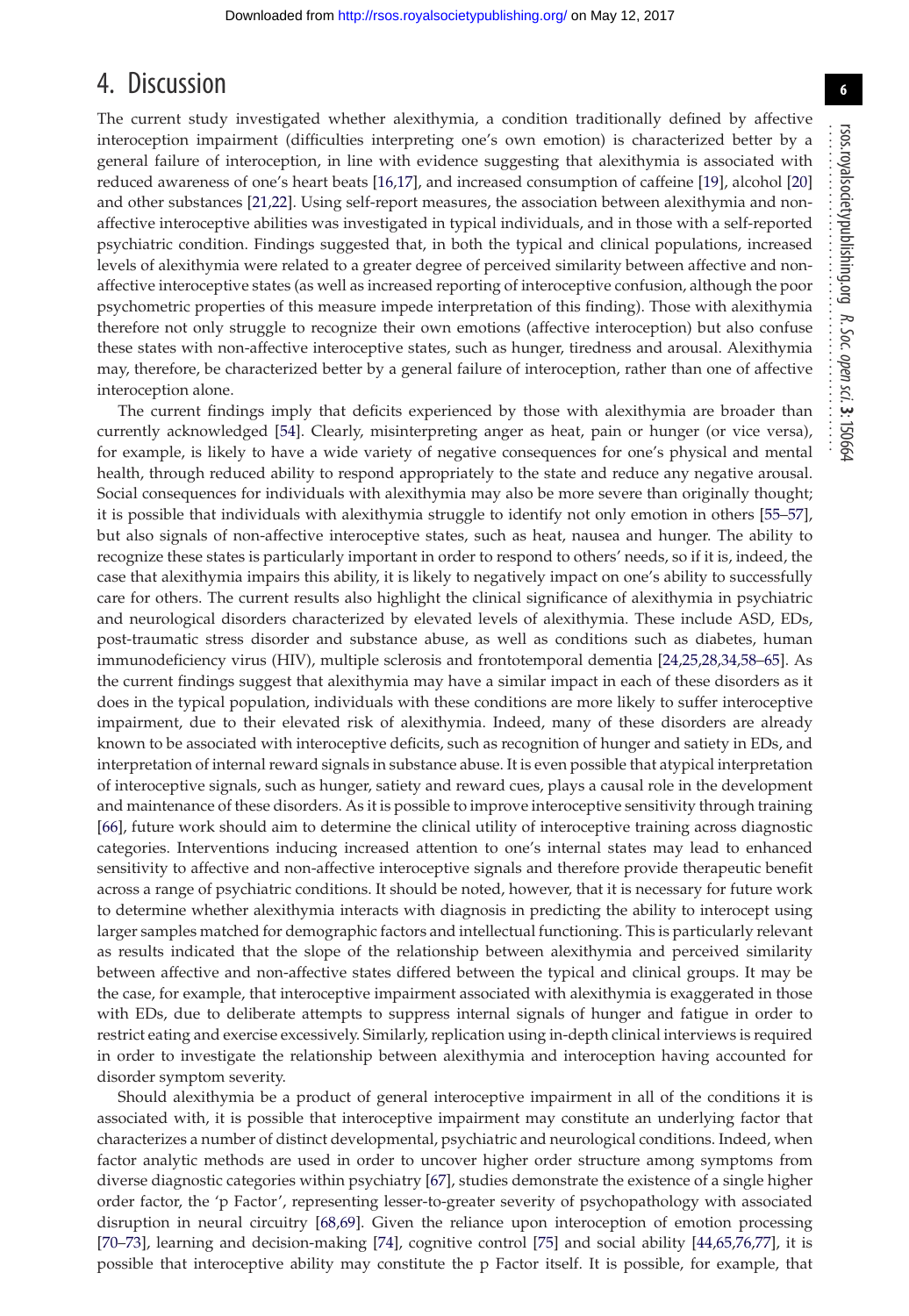**7**

interoceptive impairment may contribute to the development of EDs, due to poor awareness of hunger and satiety cues, substance abuse, due to decreased perception of reward signals, anxiety disorders, due to atypical interpretation of heart rate and respiratory cues, schizophrenia, due to impaired representation of the self as distinct from others (assumed to rely on interoception [\[78\]](#page-8-16)), and the learning and sensory atypicalities in ASD. This hypothesis is worthy of investigation, as it would represent a significant opportunity for therapeutic intervention, and for aetiological studies, across disorders. Longitudinal studies investigating the relationship between early interoceptive abilities and subsequent disorder diagnosis are likely to aid in testing this hypothesis.

It is worth noting that, while the current study observed decreasing interoceptive sensibility with increasing alexithymia, a recent study using the BPQ observed the opposite relationship [\[79\]](#page-8-17). This is at odds with the literature observing decreased interoceptive accuracy in those with alexithymia [\[16](#page-7-6)[,17\]](#page-7-7), and therefore requires further investigation. It would be beneficial for future research to adapt the Interoceptive Confusion Questionnaire reported here, in order to produce a valid and reliable self-report measure of interoceptive abilities (beyond the perceived State–Emotion Similarity Questionnaire). Furthermore, it is important to determine the relationship between interoceptive sensibility and both objective interoceptive sensitivity and metacognitive awareness. Existing evidence suggests reduced sensitivity in alexithymia [\[16](#page-7-6)[,17\]](#page-7-7), and the current results suggest decreased sensibility (self-reported impairment). If the interoceptive sensibility measures correlate well with sensitivity, this would imply unimpaired metacognitive awareness in those with alexithymia: that they are able to perceive accurately their interoceptive impairment. It may, however, be the case that individuals with alexithymia are not sensitive to the degree of impairment they face. Further investigation into the nature of the impairment in each of the three interoceptive factors is therefore required. Specifically, future research should compare sensibility and sensitivity across a range of internal states, in order to determine whether the relationship between subjective and objective interoceptive abilities varies across interoceptive domain. It is worth noting that, as two factors were observed in the Interoceptive Confusion Questionnaire reported here, objective tests may observe multiple facets of interoceptive ability.

In conclusion, it seems that the breadth of impairment experienced by individuals with alexithymia is far greater than traditionally thought. The current study extends evidence that alexithymia is associated with affective interoception deficits, and suggests that the condition should be thought of as a general impairment of interoception (including non-affective internal states). Those with alexithymia are likely to confuse non-affective internal states with emotional experiences, and may find it difficult to identify cues relating to states such as hunger, satiety and arousal in themselves. Importantly, the relationship between alexithymia and interoceptive confusion appears to be present across typical and clinical populations. Further research is clearly necessary in order to investigate the (likely complex) impact of alexithymia in different disorders. A clearer understanding of the interoceptive impairment associated with alexithymia, across the three-dimensional construct of interoceptive ability, is also required, using experimental methods. The current findings provide initial evidence, however, that alexithymia is synonymous with interoceptive impairment.

Ethics. Ethical approval was granted by the King's College London Research Ethics Committee, and the study was conducted in accordance with the ethical standards laid down in the 2008 (sixth) Declaration of Helsinki. All participants gave informed consent prior to participation.

Data accessibility. Data are available as the electronic supplementary material (table S2).

Authors' contributions. All authors contributed to study design. R.B. completed data collection. All authors contributed to data analysis and interpretation, and writing of the report for publication.

Competing interests. We declare that we have no competing interests.

Funding. This research was supported by the Economic and Social Research Council. R.C. was supported by a Future Research Leaders award (ES/K008226/1). R.B. was supported by an ESRC Doctoral Studentship. G.B. is supported by a grant from the Baily Thomas Charitable Fund 'Interoception and Autism Spectrum Disorders'.

# References

- <span id="page-6-0"></span>1. Nemiah JC, Freyberger HJ, Sifneos PE. 1976 Alexithymia: a view of the psychosomatic process. In Modern trends in psychosomatic medicine(ed. OW Hill), pp. 430–449. London, UK: Butterworths.
- <span id="page-6-1"></span>2. Craig AD. 2002 How do you feel? Interoception: the sense of the physiological condition of the body.

Nat. Rev. Neurosci.**3**, 655–666. [\(doi:10.1038/](http://dx.doi.org/10.1038/nrn894) [nrn894\)](http://dx.doi.org/10.1038/nrn894)

- 3. Craig AD. 2003 Interoception: the sense of the physiological condition of the body. Curr. Opin Neurobiol.**13**, 500–505. [\(doi:10.1016/S0959-](http://dx.doi.org/10.1016/S0959-4388(03)00090-4) [4388\(03\)00090-4\)](http://dx.doi.org/10.1016/S0959-4388(03)00090-4)
- <span id="page-6-2"></span>4. Craig AD. 2009 How do you feel–now? The anterior insula and human awareness. Nat. Rev. Neurosci.**10**, 59–70. [\(doi:10.1038/nrn2555\)](http://dx.doi.org/10.1038/nrn2555)
- <span id="page-6-3"></span>5. Critchley HD, Harrison NA. 2013 Visceral influences on brain and behavior. Neuron**77**, 624–638. [\(doi:10.1016/j.neuron.2013.02.008\)](http://dx.doi.org/10.1016/j.neuron.2013.02.008)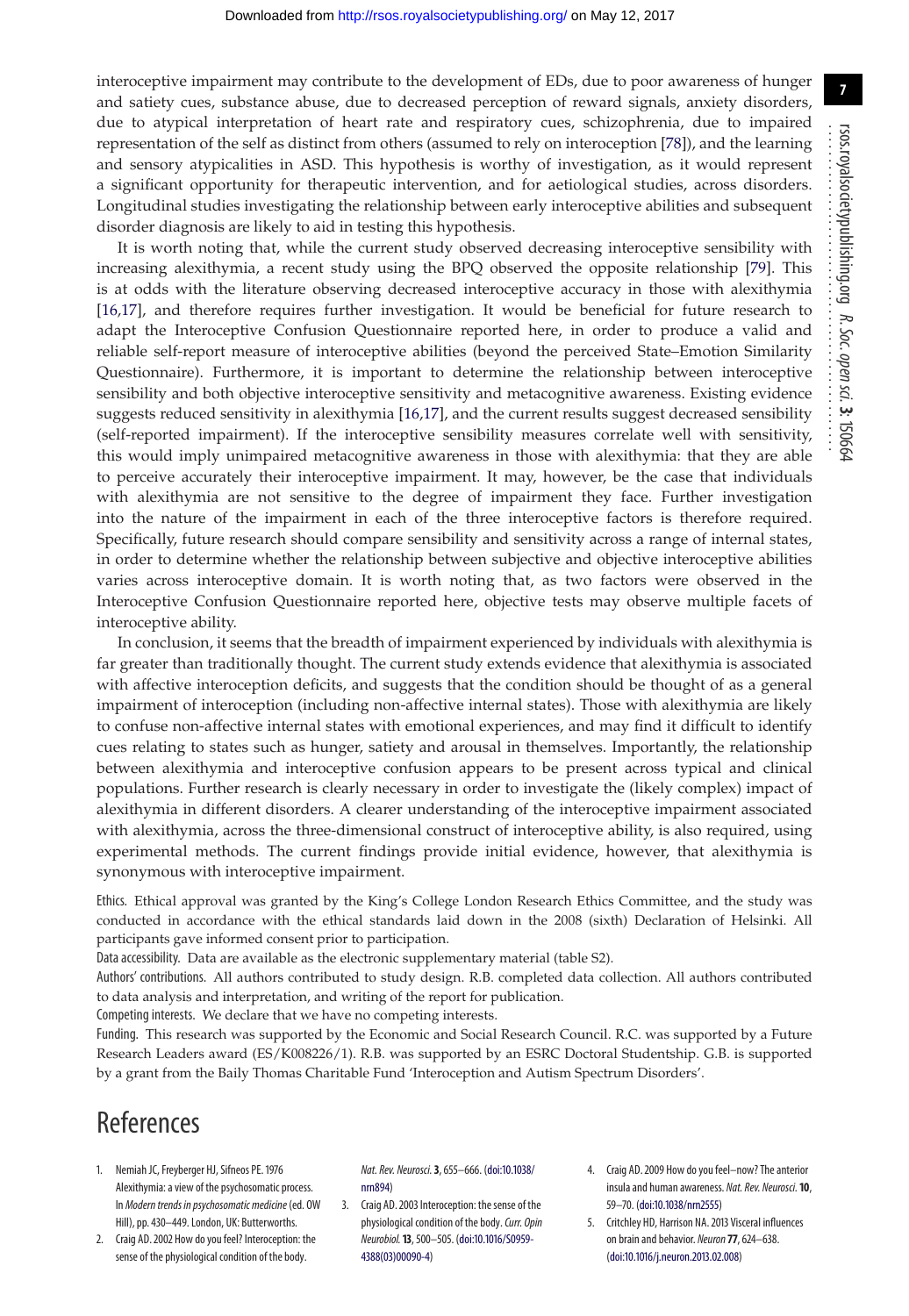- <span id="page-7-0"></span>6. Garfinkel SN, Critchley HD. 2013 Interoception, emotion and brain: New insights link internal physiology to social behaviour. Commentary on: 'Anterior insular cortex mediates bodily sensibility and social anxiety' by Terasawa et al. (2012). Soc. Cogn. Affect Neurosci. **8**, 231–234. [\(doi:10.1093/](http://dx.doi.org/10.1093/scan/nss140) [scan/nss140\)](http://dx.doi.org/10.1093/scan/nss140)
- <span id="page-7-1"></span>7. Bush G, Luu P, Posner MI. 2000 Cognitive and emotional influences in anterior cingulate cortex. Trends Cogn. Sci. **4**, 215–222. [\(doi:10.1016/S1364-](http://dx.doi.org/10.1016/S1364-6613(00)01483-2) [6613\(00\)01483-2\)](http://dx.doi.org/10.1016/S1364-6613(00)01483-2)
- 8. Etkin A, Egner T, Kalisch R. 2011 Emotional processing in anterior cingulate and medial prefrontal cortex.Trends Cogn. Sci.**15**, 85–93. [\(doi:10.1016/j.tics.2010.11.004\)](http://dx.doi.org/10.1016/j.tics.2010.11.004)
- 9. Phan KL, Wager T, Taylor SF, Liberzon I. 2002 Functional neuroanatomy of emotion: a meta-analysis of emotion activation studies in PET and fMRI. Neuroimage**16**, 331–348. [\(doi:10.1006/](http://dx.doi.org/10.1006/nimg.2002.1087) [nimg.2002.1087\)](http://dx.doi.org/10.1006/nimg.2002.1087)
- 10. Kober H, Barrett LF, Joseph J, Bliss-Moreau E, Lindquist K, Wager TD. 2008 Functional grouping and cortical-subcortical interactions in emotion: a meta-analysis of neuroimaging studies. Neuroimage **42**, 998–1031. [\(doi:10.1016/j.](http://dx.doi.org/10.1016/j.neuroimage.2008.03.059) [neuroimage.2008.03.059\)](http://dx.doi.org/10.1016/j.neuroimage.2008.03.059)
- <span id="page-7-2"></span>11. Lindquist KA, Wager TD, Kober H, Bliss-Moreau E, Barrett LF. 2012 The brain basis of emotion: a meta-analytic review. Behav. Brain Sci.**35**, 121–143. [\(doi:10.1017/S0140525X11000446\)](http://dx.doi.org/10.1017/S0140525X11000446)
- <span id="page-7-3"></span>12. Zaki J, Davis JI, Ochsner KN. 2012 Overlapping activity in anterior insula during interoception and emotional experience. Neuroimage **62**, 493–499. [\(doi:10.1016/j.neuroimage.2012.05.012\)](http://dx.doi.org/10.1016/j.neuroimage.2012.05.012)
- <span id="page-7-4"></span>13. Goerlich-Dobre KS, Bruce L, Martens S, Aleman A, Hooker CI. 2014 Distinct associations of insula and cingulate volume with the cognitive and affective dimensions of alexithymia. Neuropsychologia**53**, 284–292. [\(doi:10.1016/j.neuropsychologia.](http://dx.doi.org/10.1016/j.neuropsychologia.2013.12.006) [2013.12.006\)](http://dx.doi.org/10.1016/j.neuropsychologia.2013.12.006)
- 14. Ihme K et al. 2013 Alexithymia is related to differences in gray matter volume: a voxel-based morphometry study. Brain Res.**1491**, 60–67. [\(doi:10.1016/j.brainres.2012.10.044\)](http://dx.doi.org/10.1016/j.brainres.2012.10.044)
- <span id="page-7-5"></span>15. Moriguchi Y, Decety J, Ohnishi T, Maeda M, Mori T, Nemoto K, Matsuda H, Komaki G. 2007 Empathy and judging other's pain: an fMRI study of alexithymia. Cereb. Cortex **17**, 2223–2234. [\(doi:10.1093/cercor/](http://dx.doi.org/10.1093/cercor/bhl130) [bhl130\)](http://dx.doi.org/10.1093/cercor/bhl130)
- <span id="page-7-6"></span>16. Herbert BM, Herbert C, Pollatos O. 2011 On the relationship between interoceptive awareness and alexithymia: is interoceptive awareness related to emotional awareness? J. Pers.**79**, 1149–1175. [\(doi:10.1111/j.1467-6494.2011.00717.x\)](http://dx.doi.org/10.1111/j.1467-6494.2011.00717.x)
- <span id="page-7-7"></span>17. Shah P, Hall R, Catmur C, Bird G. 2016 Alexithymia, not autism, is associated with impaired interoception.Cortex **81**, 215–220. [\(doi:10.1016/](http://dx.doi.org/10.1016/j.cortex.2016.03.021) [j.cortex.2016.03.021\)](http://dx.doi.org/10.1016/j.cortex.2016.03.021)
- <span id="page-7-8"></span>18. Carta MG, Sancassiani F, Pippia V, Bhat KM, Sardu C, Meloni L. 2013 Alexithymia is associated with delayed treatment seeking in acute myocardial infarction. Psychother. Psychosom. **82**, 190-192. [\(doi:10.1159/000341181\)](http://dx.doi.org/10.1159/000341181)
- <span id="page-7-9"></span>19. Lyvers M, Duric N, Thorberg FA. 2014 Caffeine use and alexithymia in university students. J. Psychoactive Drugs **46**, 340–346. [\(doi:10.1080/](http://dx.doi.org/10.1080/02791072.2014.942043) [02791072.2014.942043\)](http://dx.doi.org/10.1080/02791072.2014.942043)
- <span id="page-7-10"></span>20. Thorberg F, Young R, Sullivan K, Lyvers M. 2009 Alexithymia and alcohol use disorders: a critical

review. Addict. Behav.**34**, 237–245. [\(doi:10.1016/j.](http://dx.doi.org/10.1016/j.addbeh.2008.10.016) [addbeh.2008.10.016\)](http://dx.doi.org/10.1016/j.addbeh.2008.10.016)

- <span id="page-7-11"></span>21. de Haan HA, van der Palen J, Wijdeveld TGM, Buitelaar JK, De Jong CAJ. 2014 Alexithymia in patients with substance use disorders: state or trait? Psychiatry Res.**216**, 137–145. [\(doi:10.1016/j.](http://dx.doi.org/10.1016/j.psychres.2013.12.047) [psychres.2013.12.047\)](http://dx.doi.org/10.1016/j.psychres.2013.12.047)
- <span id="page-7-12"></span>22. Taylor GJ, Parker JDA, Michael Bagby R. 1990 A preliminary investigation of alexithymia in men with psychoactive substance dependence. Am. J. Psychiatry **147**, 1228–1230. [\(doi:10.1176/ajp.147.](http://dx.doi.org/10.1176/ajp.147.8.1098) [8.1098\)](http://dx.doi.org/10.1176/ajp.147.8.1098)
- <span id="page-7-13"></span>23. Kano M, Hamaguchi T, Itoh M, Yanai K, Fukudo S. 2007 Correlation between alexithymia and hypersensitivity to visceral stimulation in human. Pain**132**, 252–263. [\(doi:10.1016/j.pain.2007.01.032\)](http://dx.doi.org/10.1016/j.pain.2007.01.032)
- <span id="page-7-14"></span>24. Rozenstein MH, Latzer Y, Stein D, Eviatar Z. 2011 Perception of emotion and bilateral advantage in women with eating disorders, their healthy sisters, and nonrelated healthy controls. J. Affect. Disord. **134**, 386–395. [\(doi:10.1016/j.jad.2011.06.009\)](http://dx.doi.org/10.1016/j.jad.2011.06.009)
- <span id="page-7-15"></span>25. Carano A et al. 2006 Alexithymia and body image in adult outpatients with binge eating disorder. Int. J. Eat. Disord.**39**, 332–340. [\(doi:10.1002/eat.20238\)](http://dx.doi.org/10.1002/eat.20238)
- <span id="page-7-16"></span>26. Garfinkel PE, Moldofsky H, Garner DM, Stancer HC, Coscina DV. 1978 Body awareness in anorexia nervosa: disturbances in 'body image' and 'satiety'. Psychosom. Med. **40**, 487–498. [\(doi:10.1097/](http://dx.doi.org/10.1097/00006842-197810000-00004) [00006842-197810000-00004\)](http://dx.doi.org/10.1097/00006842-197810000-00004)
- <span id="page-7-17"></span>27. Santel S, Baving L, Krauel K, Münte TF, Rotte M. 2006 Hunger and satiety in anorexia nervosa: fMRI during cognitive processing of food pictures. Brain Res.**1114**, 138–148. [\(doi:10.1016/j.brainres.](http://dx.doi.org/10.1016/j.brainres.2006.07.045) [2006.07.045\)](http://dx.doi.org/10.1016/j.brainres.2006.07.045)
- <span id="page-7-18"></span>28. Mann L, Wise T, Trinidad A, Kohanski R. 1995 Alexithymia, affect recognition, and five factors of personality in substance abusers. Percept. Mot. Skills. **81**, 35–40. [\(doi:10.2466/pms.1995.81.1.35\)](http://dx.doi.org/10.2466/pms.1995.81.1.35)
- <span id="page-7-19"></span>29. Volkow ND, Wang G, Fowler JS, Tomasi D, Baler R. 2010 Addiction: decreased reward sensitivity and increased expectation sensitivity conspire to overwhelm the brain's control circuit. Bioessays**32**, 748–755. [\(doi:10.1002/bies.201000042\)](http://dx.doi.org/10.1002/bies.201000042)
- <span id="page-7-20"></span>30. Voos AC, Pelphrey KA, Kaiser MD. 2013 Autistic traits are associated with diminished neural response to affective touch.Soc. Cogn. Affect Neurosci. **8**, 378–386. [\(doi:10.1093/scan/nss009\)](http://dx.doi.org/10.1093/scan/nss009)
- <span id="page-7-21"></span>31. Leekam SR, Nieto C, Libby SJ, Wing L, Gould J. 2007 Describing the sensory abnormalities of children and adults with autism. J. Autism Dev. Disord.**37**, 894–910. [\(doi:10.1007/s10803-006-0218-7\)](http://dx.doi.org/10.1007/s10803-006-0218-7)
- <span id="page-7-22"></span>32. Tomchek SD, Dunn W. 2007 Sensory processing in children with and without autism: a comparative study using the short sensory profile. Am. J. Occup. Ther. **61**, 190–200. [\(doi:10.5014/ajot.61.2.190\)](http://dx.doi.org/10.5014/ajot.61.2.190)
- <span id="page-7-23"></span>33. Lemche AV, Chaban OS, Lemche E. 2014 Alexithymia as a risk factor for type 2 diabetes mellitus in the metabolic syndrome: a cross-sectional study. Psychiatry Res.**215**, 438–443. [\(doi:10.1016/j.](http://dx.doi.org/10.1016/j.psychres.2013.12.004) [psychres.2013.12.004\)](http://dx.doi.org/10.1016/j.psychres.2013.12.004)
- <span id="page-7-41"></span>Topsever P, Filiz T, Salman S, Sengul A, Sarac E, Topalli R, Gorpelioglu S, Yilmaz T. 2006 Alexithymia in diabetes mellitus. Scott. Med. J. 51, 15-20. [\(doi:10.1258/rsmsmj.51.3.15\)](http://dx.doi.org/10.1258/rsmsmj.51.3.15)
- <span id="page-7-24"></span>35. Mnif L, Damak R, Mnif F, Ouanes S, Abid M, Jaoua A, Masmoudi J. 2014 Alexithymia impact on type 1 and type 2 diabetes: a case-control study. Ann. Endocrinol.**75**, 213–219. [\(doi:10.1016/j.ando.2014.](http://dx.doi.org/10.1016/j.ando.2014.06.001) [06.001\)](http://dx.doi.org/10.1016/j.ando.2014.06.001)
- <span id="page-7-25"></span>36. Kojima M. 2012 Alexithymia as a prognostic risk factor for health problems: a brief review of epidemiological studies. Biopsychosoc. Med. **6**, 21. [\(doi:10.1186/1751-0759-6-21\)](http://dx.doi.org/10.1186/1751-0759-6-21)
- <span id="page-7-26"></span>37. de Galan M, Sellaro R, Colzato LS, Hommel B. 2014 Conflict adaptation is predicted by the cognitive, but not the affective alexithymia dimension. Front. Psychol.**5**, 768. [\(doi:10.3389/fpsyg.2014.](http://dx.doi.org/10.3389/fpsyg.2014.00768) [00768\)](http://dx.doi.org/10.3389/fpsyg.2014.00768)
- <span id="page-7-27"></span>38. Sifneos PE. 1973 The prevalence of 'alexithymic' characteristics in psychosomatic patients. Psychother. Psychosom.**22**, 255–262. [\(doi:10.1159/](http://dx.doi.org/10.1159/000286529) [000286529\)](http://dx.doi.org/10.1159/000286529)
- <span id="page-7-28"></span>39. Wilkowski BM, Meier BP, Robinson MD, Carter MS, Feltman R. 2009 Hot-headed is more than an expression: the embodied representation of anger in terms of heat.Emotion **9**, 464–477. [\(doi:10.1037/a](http://dx.doi.org/10.1037/a0015764) [0015764\)](http://dx.doi.org/10.1037/a0015764)
- <span id="page-7-29"></span>40. Harrison NA, Gray MA, Gianaros PJ, Critchley HD. 2010 The embodiment of emotional feelings in the brain. J. Neurosci.**30**, 12 878–12 884. [\(doi:10.1523/](http://dx.doi.org/10.1523/JNEUROSCI.1725-10.2010) [JNEUROSCI.1725-10.2010\)](http://dx.doi.org/10.1523/JNEUROSCI.1725-10.2010)
- <span id="page-7-30"></span>41. Marchesi C, Brusamonti E, Maggini C. 2000 Are alexithymia, depression, and anxiety distinct constructs in affective disorders? J. Psychosom. Res. **49**, 43–49. [\(doi:10.1016/S0022-3999\(00\)00084-2\)](http://dx.doi.org/10.1016/S0022-3999(00)00084-2)
- 42. Parker JDA, Bagby RM, Taylor GJ. 1991 Alexithymia and depression: distinct or overlapping constructs? Compr. Psychiatry **32**, 387–394. [\(doi:10.1016/0010-](http://dx.doi.org/10.1016/0010-440X(91)90015-5) [440X\(91\)90015-5\)](http://dx.doi.org/10.1016/0010-440X(91)90015-5)
- <span id="page-7-31"></span>43. Bird G, Press C, Richardson DC. 2011 The role of alexithymia in reduced eye-fixation in autism spectrum conditions. J. Autism Dev. Disord. **41**, 1556–1564. [\(doi:10.1007/s10803-011-1183-3\)](http://dx.doi.org/10.1007/s10803-011-1183-3)
- <span id="page-7-32"></span>44. Cook R, Brewer R, Shah P, Bird G. 2013 Alexithymia, not autism, predicts poor recognition of emotional facial expressions.Psychol. Sci.**24**, 723–732. [\(doi:10.1177/0956797612463582\)](http://dx.doi.org/10.1177/0956797612463582)
- <span id="page-7-33"></span>45. Bird G, Silani G, Brindley R, White S, Frith U, Singer T. 2010 Empathic brain responses in insula are modulated by levels of alexithymia but not autism. Brain**133**, 1515–1525. [\(doi:10.1093/brain/awq060\)](http://dx.doi.org/10.1093/brain/awq060)
- <span id="page-7-34"></span>46. Lockwood PL, Bird G, Bridge M, Viding E. 2013 Dissecting empathy: High levels of psychopathic and autistic traits are characterized by difficulties in different social information processing domains. Front. Hum. Neurosci.**7**, 760. [\(doi:10.3389/fnhum.](http://dx.doi.org/10.3389/fnhum.2013.00760) [2013.00760\)](http://dx.doi.org/10.3389/fnhum.2013.00760)
- <span id="page-7-35"></span>47. Hare RD, Hart SD, Harpur TJ. 1991 Psychopathy and the DSM-IV criteria for antisocial personality disorder. J. Abnorm. Psychol.**100**, 391–398. [\(doi:10.1037/0021-843X.100.3.391\)](http://dx.doi.org/10.1037/0021-843X.100.3.391)
- <span id="page-7-36"></span>48. Cleckley H. 1941 The Mask of Sanity: an attempt to clarify some issues about the so-called psychopathic personality. St. Louis, MO: C. V. Mosby.
- <span id="page-7-37"></span>49. Porges SW. 1993 Body perception questionnaire. Baltimore, MD: University of Maryland, Laboratory of Developmental Assessment.
- <span id="page-7-38"></span>50. Mehling WE, Price C, Daubenmier JJ, Acree M, Bartmess E, Stewart A. 2012 The Multidimensional Assessment of Interoceptive Awareness (MAIA). PLoS ONE **7**, e48230. [\(doi:10.1371/journal.pone.](http://dx.doi.org/10.1371/journal.pone.0048230) [0048230\)](http://dx.doi.org/10.1371/journal.pone.0048230)
- <span id="page-7-39"></span>51. Miller LC, Murphy R, Buss AH. 1981 Consciousness of body: private and public. J. Pers. Soc. Psychol. **41**, 397–406. [\(doi:10.1037/0022-3514.41.2.397\)](http://dx.doi.org/10.1037/0022-3514.41.2.397)
- <span id="page-7-40"></span>52. Bagby RM, Parker JDA, Taylor GJ. 1994 The twenty-item Toronto Alexithymia Scale - I. Item selection and cross-validation of the factor